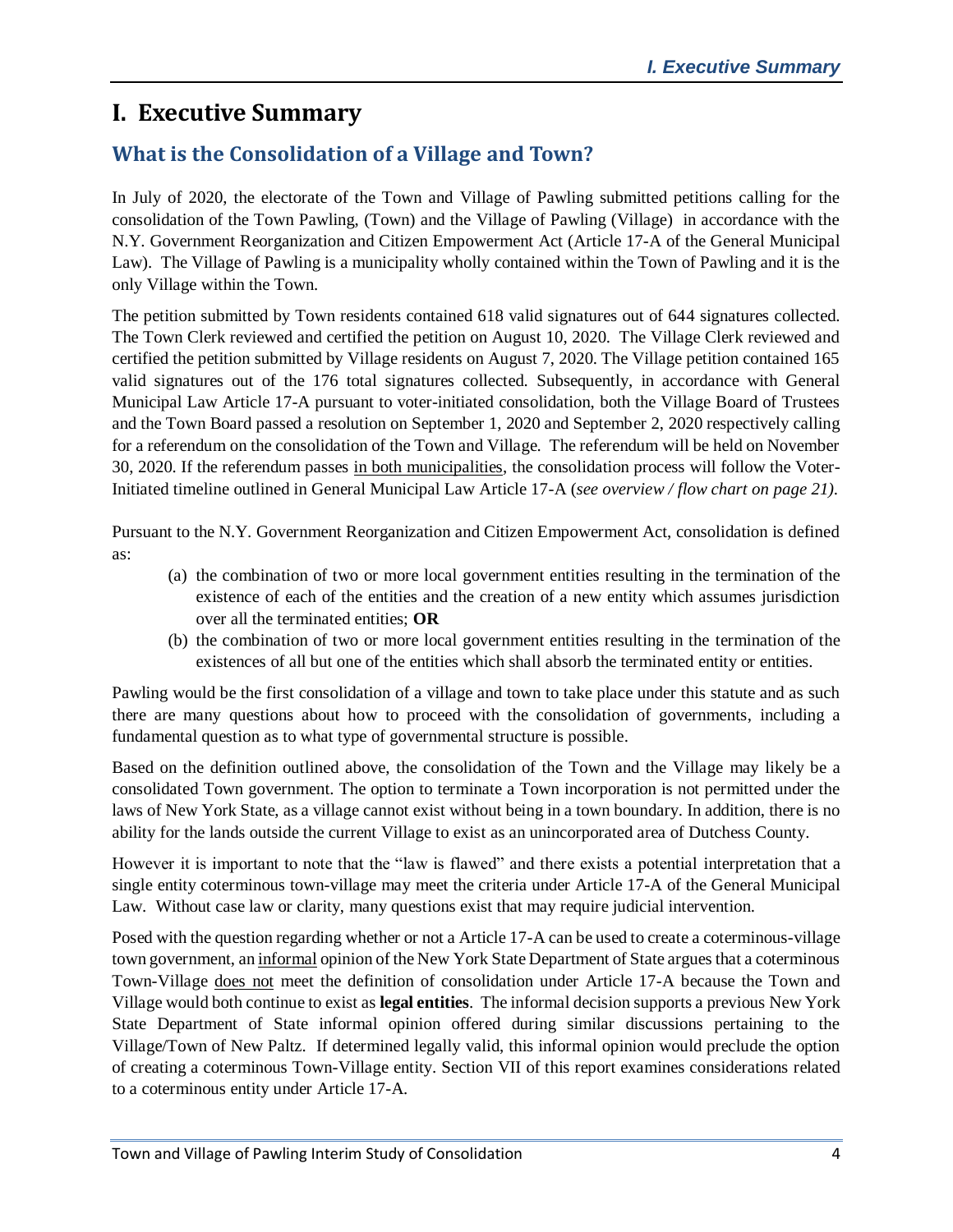It is important to note that whether the consolidated entity is a Town or a single entity coterminous Town-Village (that primarily functions as a Village), the boundaries of the consolidated government will be the existing Town territory and all elections for the consolidated government would be held on this same territory now known as the Town. There are certain distinctions in the powers, functions and positions between a town government and a village structure that would need to be carefully evaluated, should the electorate vote yes for consolidation and secondly that a single entity coterminous Town-Village is deemed to meet the definition of a consolidated government under Article 17-A.

We recognize that the Government Reorganization and Citizens Empowerment Act is imperfect, and that there are many questions about how to proceed with the consolidation of governments. While there is precedent for a village dissolution, and precedent for district consolidation, there has not been a villagetown consolidation in New York State. As such, the development of a Consolidation Plan and the uncertainty surrounding the structure to be adopted in place of the existing town and village will be time consuming, complex and expensive. Much care must be taken to consider the various alternatives available, and compromise and foresight will be required as both governments and the public opine on the structural option(s) available in a Town –Village consolidation under Article 17-A.

For purposes of this interim study, the resulting entity will be referred to as the Consolidated Government and the governing board will be referred to as the Consolidated Board. This interim study lays out what a potential consolidated government could look like. Due to uncertainty of a coterminous government meeting the definition under Article 17-A , this study did not evaluate in detail the specific implications of a coterminous government structure; however the study notes distinctions and areas needing further review. It should be noted, the general issues related to services and service delivery issues are fairly similar in either structural model.

In a consolidation, both the Village and the Town will have representatives jointly crafting the framework for a new governance structure and both will need to adopt the final plan. However, as a government cannot bind a future government, the jointly developed Consolidation Plan does not have to be followed by the future government.

# **What is an Interim Study of Consolidation**

### *Purpose of this Study*

The purpose of this study is to outline the process of consolidation pursuant to Article 17-A of the General Municipal Law, describe the current individual and joint municipal governance, provide pertinent information regarding services and service delivery systems, and highlight potential post-consolidation conditions and key issues that voters may choose to consider while making their decision.

The formal process established in Article 17-A for a voter-initiated consolidation charges the Town and Village with the responsibility of developing a Consolidation Plan AFTER the November 30, 2020 vote on consolidation and only if there referendum passes in both municipalities. However, in the interest of providing the citizens of both municipalities with facts and insights, and to aid in making an informed and factbased vote on the referendum, the Town and Village Boards have chosen to provide residents with information as to potential impacts of a consolidation prior to the vote. Toward that end, they commissioned this **Interim Study of Consolidation**, prior to the referendum.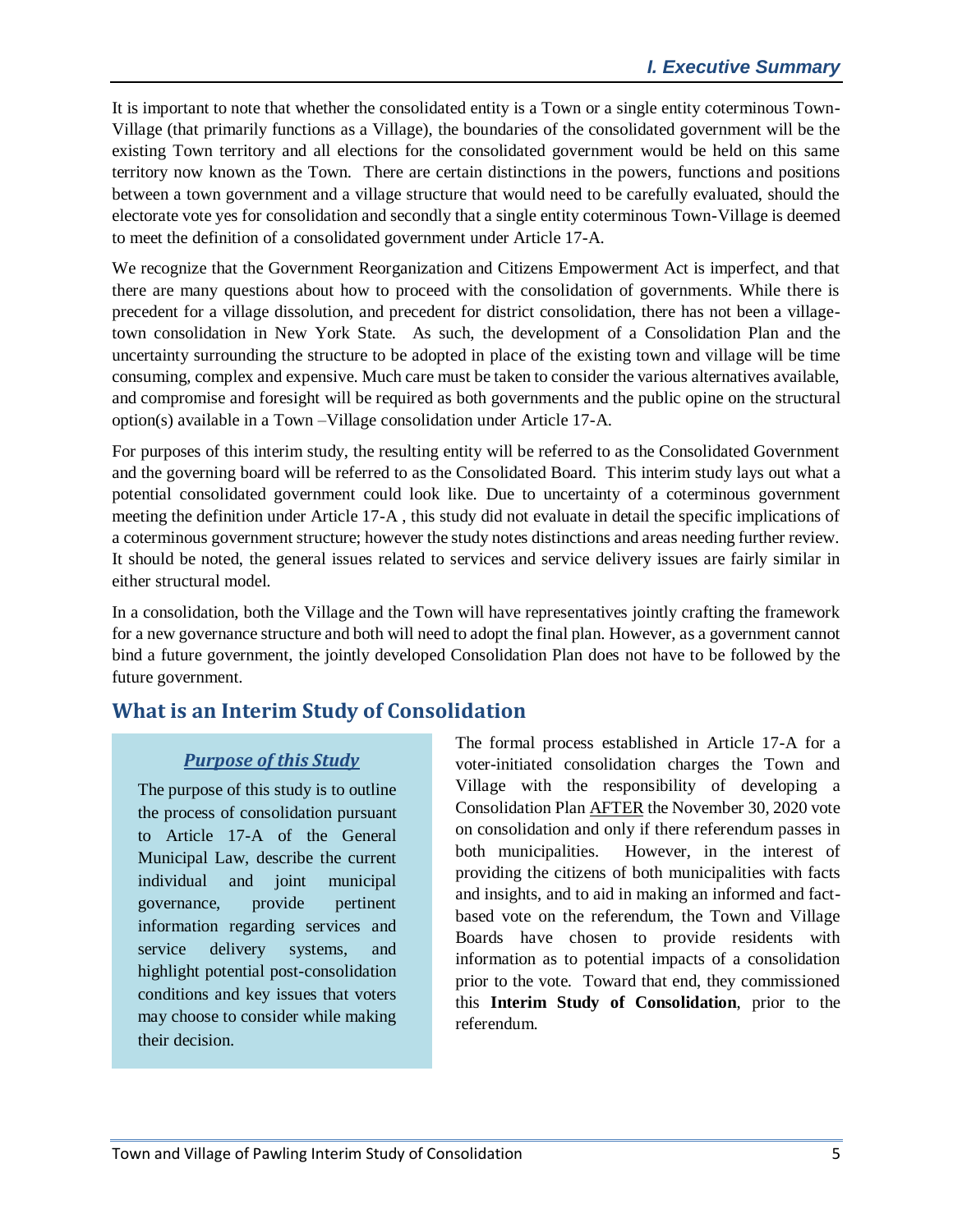This interim report is provided to answer as many questions as possible, yet there are most likely many questions left unanswered. Should the Village and Town residents choose to consolidate on November 30, much work, patience, compromise and effort must be undertaken to craft a new governance structure that meets the needs of both communities as they merge into one.

#### *Precedent-Setting Process*

This precedent setting process should not be taken lightly, as it will be the foundation not only for a new Pawling, but for all future governments as they look for lessons and direction under Article 17-A.

Should the electorate choose to consolidate the Town and the Village, the required Consolidation Plan will be developed and must be approved by the Town and Village Boards within 180 days. The Consolidation Plan is required to layout a formalized plan for governance, provide a detailed list of services, stipulate methods of service delivery, and establish proposed taxation for special districts created for service provision, among other components. Once the consolidated government is effective, ultimately all future decisions will be made by the consolidated government legislative body.

The Town and Village established a Joint Steering Committee for the Interim Study of Consolidation comprised of two Village and two Town representatives to provide information and non-binding

input into the post-consolidation governance. In addition, the Village and Town governments provided valuable local input and guidance to the consultant through the Steering Committee and via interviews with department heads, staff members, and volunteers. The consultant team held a series of work sessions which focused on a review of the Village and Town budgets, financial obligations, future taxes, and governance. These sessions also entailed discussions regarding service continuity should the municipalities consolidate. The committee was asked to consider sensitive issues, including which services currently performed by the Village would be continued to be provided by the consolidated government; which services would be terminated; the various mechanisms to continue and finance certain services; the future of existing employees, what potential Village laws and regulations would require the new consolidated government's attention, and the overall potential fiscal impact of a potential consolidation on Village and Town taxpayers. This interim study is the culmination of the Village and Town's preliminary and non-binding investigations into which options would best serve the community if the municipalities were to consolidate.

## **History in Shared Services and Consolidation**

The Town and Village have a long history of effective and cost-efficient collaboration, sharing of services, and delivering joint services. While there may initially appear to be significant areas of duplication of services between the Town and Village, this perception is largely based on duplication of department titles rather than redundancy in service provision. **Further investigation has revealed that current service overlap is, in fact, limited and has minimal fiscal impact**. Interviews with Trustees, Board Members, Department Heads, and other representatives of both the Village of the Town has revealed that the municipalities cooperate, coordinate, and collaborate to a far greater extent than has been generally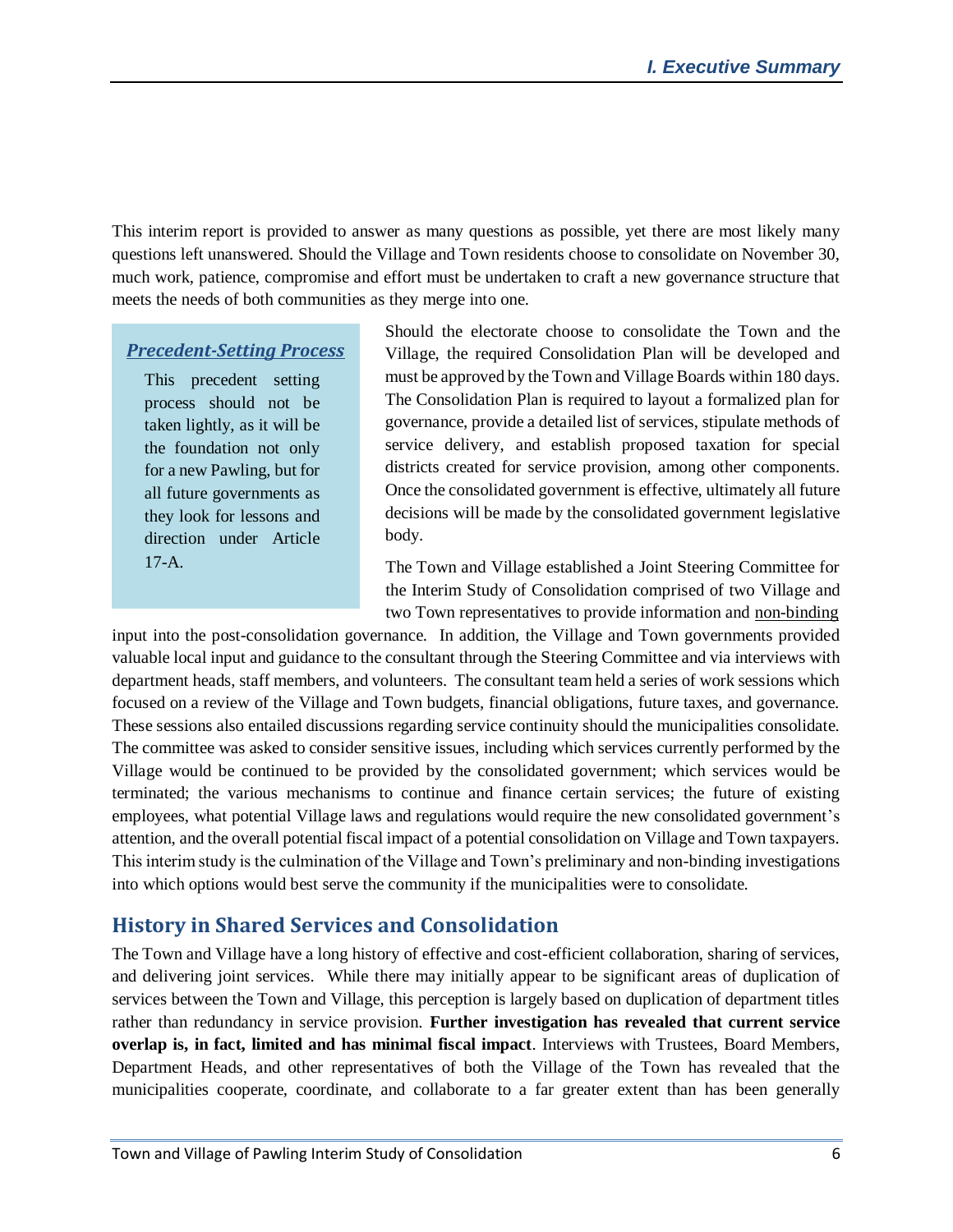understood. In fact, a strong and well-functioning **"division of labor"** already exists between the municipalities established via formal Inter-Municipal Agreements. This strong history of shared services has resulted in significant cost savings for taxpayers. The shared services between the Town, Village and Duchess County are significant. The brief summary of existing shared services listed below is discussed in greater detail in Section III – Governance Options.

- **Wastewater:** The Town and Village provide management of wastewater via the Pawling Joint Sewer Commission. This Commission oversees and manages the operation and expansion of sewer services for residents in both the Village and the Town. The Village currently owns and operates the system and through inter-municipal agreements, the Joint Sewer Commission provides services to both Village and Town residents.
- **Water:** The Village Water Service extends water services to Town residents outside the Village.
- Fire: The Pawling Fire District is a unique application of shared services, as it is one of only several joint Town-Village Fire Districts in New York State. The District provides fire protection on a townwide basis.
- **Recreation and Park Services:** The Town currently provides a rich array of recreation and park services and programs for youth, adults and seniors on a town-wide basis, including Village residents.
- **Highway Services:** The Town and Village Highway Departments share a number of services. Examples include:
	- o Joint purchase of salt and sand and share the storage facilities.
	- o Joint purchase of fuel and shared fueling station.
	- o Equipment and Staff Sharing as needed.
	- o Village crew does the road markings for the Town.
	- o Select paving projects are coordinated and/or provided as a shared service with Dutchess County.
- **Additional Services:** The Town provides the following services on a town-wide basis, including the Village:
	- o Assessing is performed on a town-wide basis by the Town Assessor.
	- o The Town transfer station is open to all Town residents, including Village residents.
	- o Youth and Senior Services.
	- o Ambulance Services.
	- o Dog Control.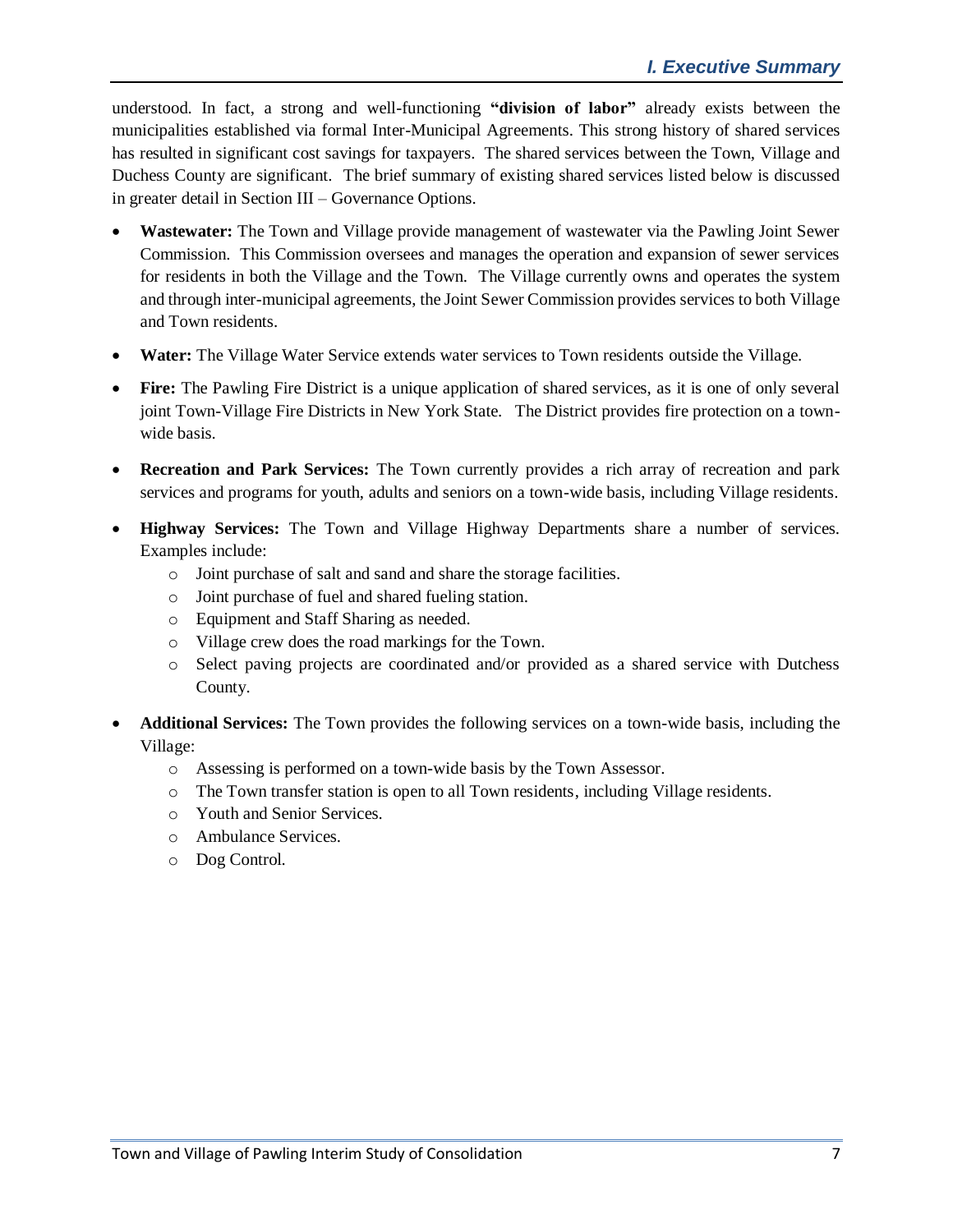# **How will Governance, Services, and Functions of the Village Change?**

Under a citizen initiated consolidation, the electorate votes on the simple question of: Should the Town and Village of Pawling consolidate? Under the process outlined in Article 17-A, all details related to the Consolidated Government are developed and approved by the Town and Village Boards after the November 30<sup>th</sup> referendum. The Consolidation Plan has required content and provides a detailed analysis of what post-consolidation governance, service conditions and property taxing will be for Village residents and Town residents. A summary of the required Consolidation Plan elements is detailed in Section II - Introduction.

A primary consideration related to the possible consolidation the Village and Town of Pawling is the change in voter representation that will occur. Currently all Village decisions regarding the governance, policies, services and taxation are made by the Village Board of Trustees which is comprised of, and elected by, Village residents only.

#### *Consolidated Municipal Electorate*

Should the electorate of both municipalities vote to consolidate, the consolidated municipality will have a governing body elected by the entire population of the former Village and Town.

Consequently, decisions on all issues impacting current Village residents will be the responsibility of the Consolidated Government controlled by officials elected by a consolidated entity vote.

Thus, it is possible that all decisions currently made by the Village Board of Trustees could be made entirely by individuals who do not live within the current Village boundaries and who are not benefitted by the various services that are now within the control of the Village Board.

The consolidated government's budget will include the merged staff, facilities, services and resources of both the current Village and Town. The consolidated entity will have the power to determine which Village specific services will be provided, how they are delivered and how they will be funded. All current Village specific services could be provided by the consolidated government and could be paid for via special taxing entities, i.e. water, sewer, fire, police, lighting, sidewalks and refuse. Similarly, all decisions that were formerly made by the Village Planning Board and Village Zoning Board of Appeals would be made at the consolidated government level.

The highlighted section below, outlines some of the perspectives on representation of those that are proponents of maintaining the Village and those that are proponents of consolidation.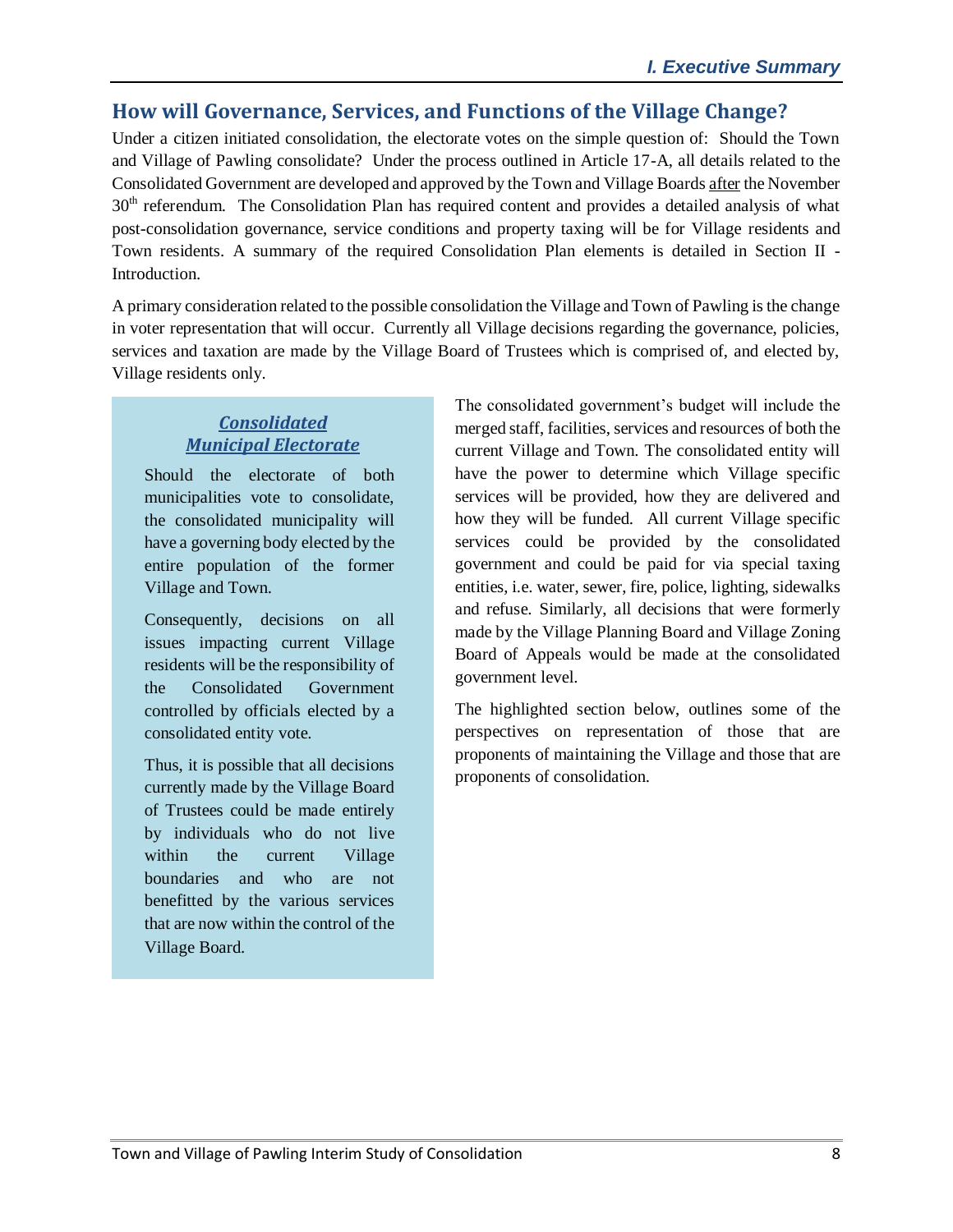#### *Post Consolidation Conditions:*

Proponents of maintaining a Village government argue that it is important to have a governance make-up that is elected from, and represents the specific needs of, the Village. The proponents maintain that an elected body chosen by the Village electorate, can better represent and respond to the needs of the urban Village community as compared to an elected body representing and responding to a significantly larger population with a far more diverse set of needs. A number of Village of Pawling stakeholders indicated that the vibrancy and character of the Village has been enhanced overtime because a Village governance structure has been focused on developing services and policies that foster a thriving urban community. They are concerned that a consolidated townwide governance structure will dilute both the village representation in governance and its attention to laws, codes and services needed to create and maintain a vibrant Village. Advocates further state that they see a correlation between quality of life and Village laws, rules and regulations particularly related to Village controlled land use, zoning and code enforcement that recognize and address the unique issues of the Village. Village governance proponents also cite the linkage between Village centric decision making and services such as land use, water, sewer services, etc. to urban quality of life.

In contrast, proponents of consolidation believe that a consolidated government structure can represent the views of all residents and that it can better integrate and capitalize on the assets and strengths of both cultures and communities. It is argued that in fact it is this combination and balance of a thriving downtown in a rural area surrounding the urban center that makes the Town of Pawling a unique and attractive community. Consolidation could foster integrated land use planning, expanded implementation of existing shared services such as water and sewer. Consolidation also creates opportunities for structural re-organizations that facilitate new and innovative ways of operating government that may not currently be possible under two separate entities. Consolidation can also present opportunities for increased efficiencies, elimination of potential duplication and overall taxpayer savings.

The Town and Village established a study committee to provide guidance and potential options. There was a consensus among the study committee members that the study should assume that all the services currently provided, including those specific to the residents of the Village, should continue, to the extent legal and feasible. This study reflects that position. The study assumes that all services currently provided on a townwide basis will continue and current Village-specific services will be provided by the Consolidated Government and will be paid for via special taxing entities, i.e. water, sewer, fire, police, lighting, sidewalks and refuse. These services will not be paid for by non-benefitted users.

Should the voters elect to consolidate, the Town and Village Boards would be required to restructure the organization to meet the needs of a consolidated government. The consolidated government will have a broader scope of responsibilities than either the current Town or Village, and may result in the need to consider alternative organizational structures that recognize the increase in workload and broader scope of responsibilities of the Consolidated Government. Currently a number of oversight and administrative functions are carried about by the municipal Boards, subcommittees and/or volunteer appointed boards such as the Planning and Zoning Boards. As the government becomes more complex, the increased workload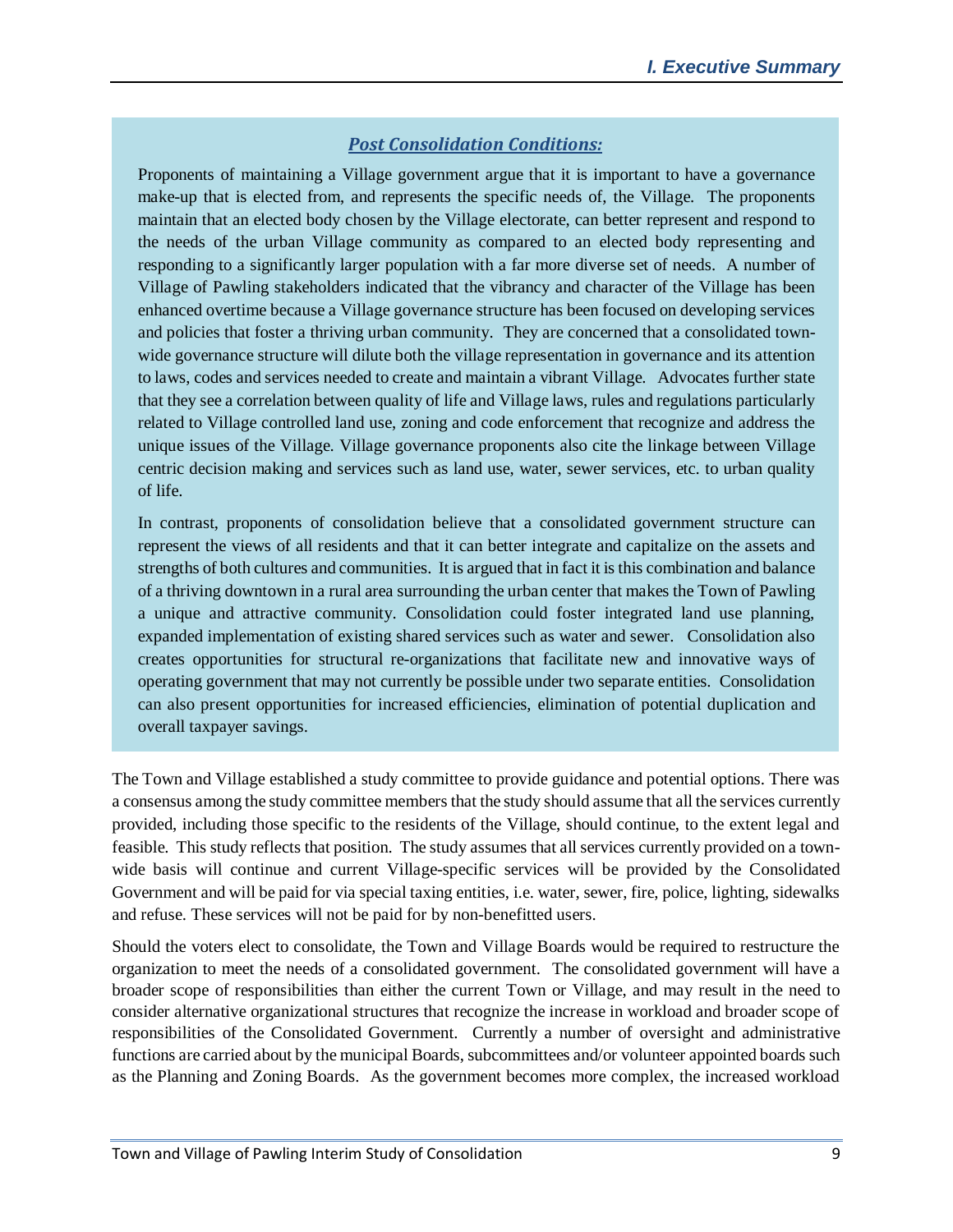may prove to be an unrealistic expectation of the Consolidated Board and the appointed boards. Three areas for consideration in a Consolidated Government are:

- Reorganizing the central administrative functions to combine budgeted positions into the consolidated government Administrator position responsible to manage day to day operations and to carry out the policies and directives of the consolidated government. The responsibilities of the consolidated government will be far more expansive that the current Town government. It is likely that the consolidated entity will find it necessary to employ a dedicated municipal administrator (I.e. Town Administrator or Village Administrator), reporting directly to the Board, who would be responsible for carrying out the policies of the Consolidated Board's policies. The Administrator could be responsible for implementing the consolidation plan, overseeing municipal audits, coordinate and manage the new district formations, negotiate union contracts and ensure the implementation of the goals of the new consolidated government.
- Converting of one of the highway management/supervisory positions into a Water/Sewer Superintendent to oversee the water and wastewater system and services. In this more complex Consolidated Government, a dedicated staff person could provide the needed day to day oversight, and management of the operations that is currently performed by the Village Board. As is the case today, the consolidated government may also consider requiring a water and/or wastewater treatment operator license for the position, thereby reducing the need to contract out that service.
- Creating a Municipal Planner position to serve the consolidated government's Planning and Zoning Board of Appeals. Currently both the Town and Village Boards have heavy workloads and neither the Town nor Village have a Planner on staff. In a consolidated government, the workload of the volunteer Planning Board and Zoning Board of Appeals will essentially double; which may make it impractical for the new combined boards to function without professional staff assistance.

This Interim Study can only present a possible model of services and outline alternatives, the potential onetime costs related to Consolidation Plan development and implementation; the potential recurring cost savings and the possible impact on property taxes to help guide the discussion and decision making process. The assumptions and models used in this study were informed from input from Village and Town officials; however, were not voted upon by any governing body. As such, this study is not, and cannot be, an exhaustive analysis of each service because multiple options still remain available.

**Table 1: Summary of Potential Conditions Post Consolidation Resident Checklist** on the next page summarizes the potential outcomes of a consolidation identified during the Interim Study process. The purpose of this checklist is to assist each voter in making an informed decision by providing impartial and objective information on the impact that a potential consolidation would have on (1) the provision of services, (2) their level of representation in local government, and (3) cost and taxation implications. This description of potential post-consolidation conditions is offered as a tool to assist voters in evaluating the "Pro's" of consolidation (why they might vote "Yes") as well as the "Con's" of consolidation (why they might vote "No"). This practical tool provides the electorate of both municipalities the opportunity to track their opinion on each potential post-consolidation condition by checking boxes to the right of each issue.

Prior to reviewing the Checklist, it is important to reiterate that the process of consolidation is very complex, and is grounded upon a statute that has many ambiguities and for which no implementing regulations have been adopted. Because of the complexity of the process coupled with the fact that no consolidation has ever occurred in New York State between a Village and a Town, there are numerous unknowns as to how the consolidation process might play out and how much it might cost. Should the voters decide on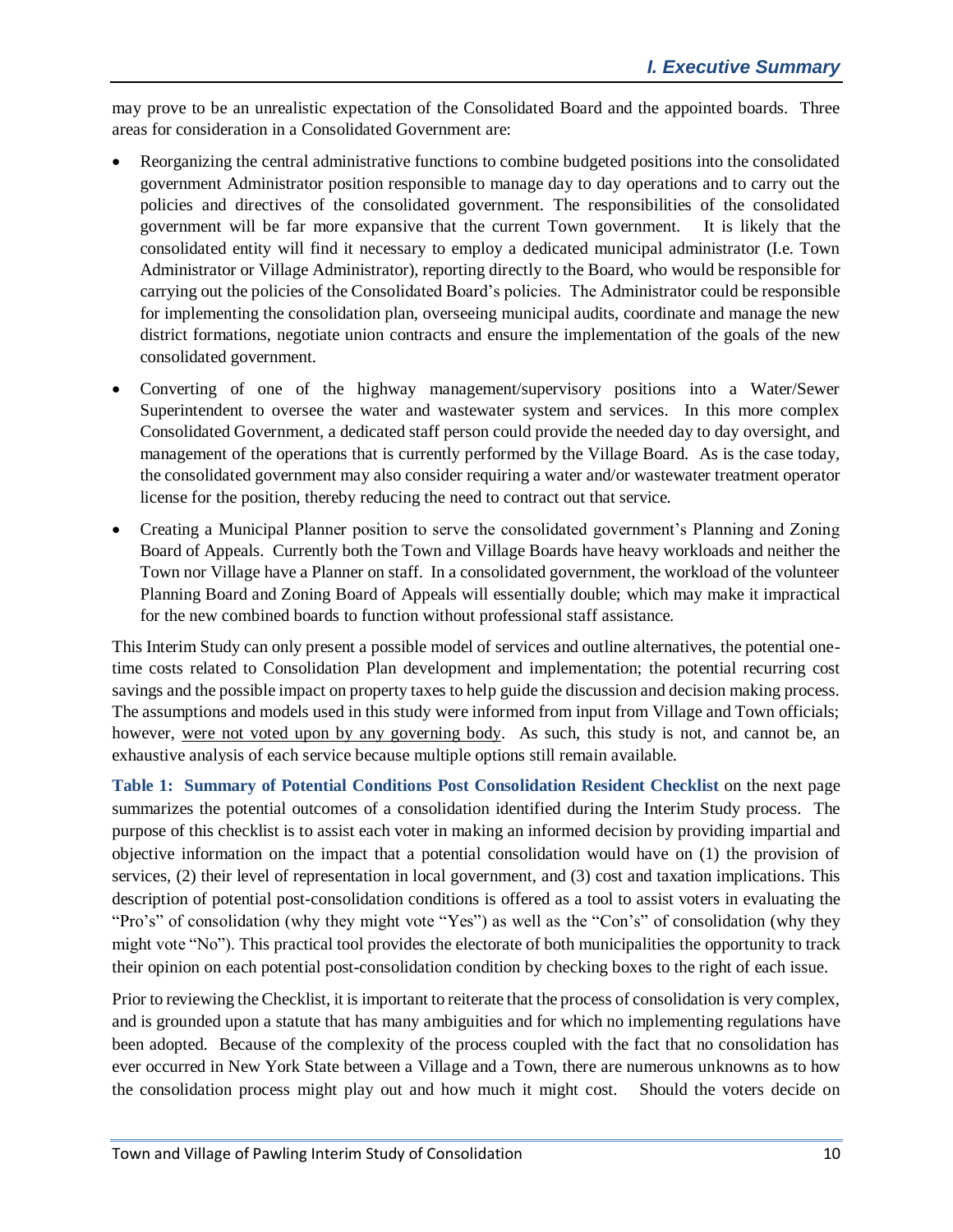November 30, 2020 to consolidate, the process will require much care, forward thinking, compassion and understanding on behalf of the study committee to recognize the potential effects of the new government structure on all of the residents. While the process can be marred and drawn out due to potential litigation, posturing, and stances of control, it is important to note that Article 17-A provides citizen's a voice and an opportunity to have their elected officials come together and create a new governance model. It should also be noted that the consolidation process expressly provides for litigation to resolve disputes in connection with development of the consolidation plan. In the event of such disputes, costs could greatly exceed those that otherwise would be incurred, with a potential to reduce or eliminate short term recurring cost savings and possibly result in a net tax increase for Pawling taxpayers.

The **Potential Conditions Post-Consolidation Resident Checklist** provided on the following pages is offered as a practical tool to assist each voter in making an informed decision by providing impartial and objective information on the potential impact that a consolidation may have on (1) the provision of services, (2) level of representation in local government, and (3) cost and taxation implications. Each voter can use this checklist to evaluate what they deem to be the "Pro's" of consolidation (why he or she might vote "Yes") and the "Con's" of consolidation (why he or she might vote "No") by checking the boxes to the right of each issue to help them track their opinions.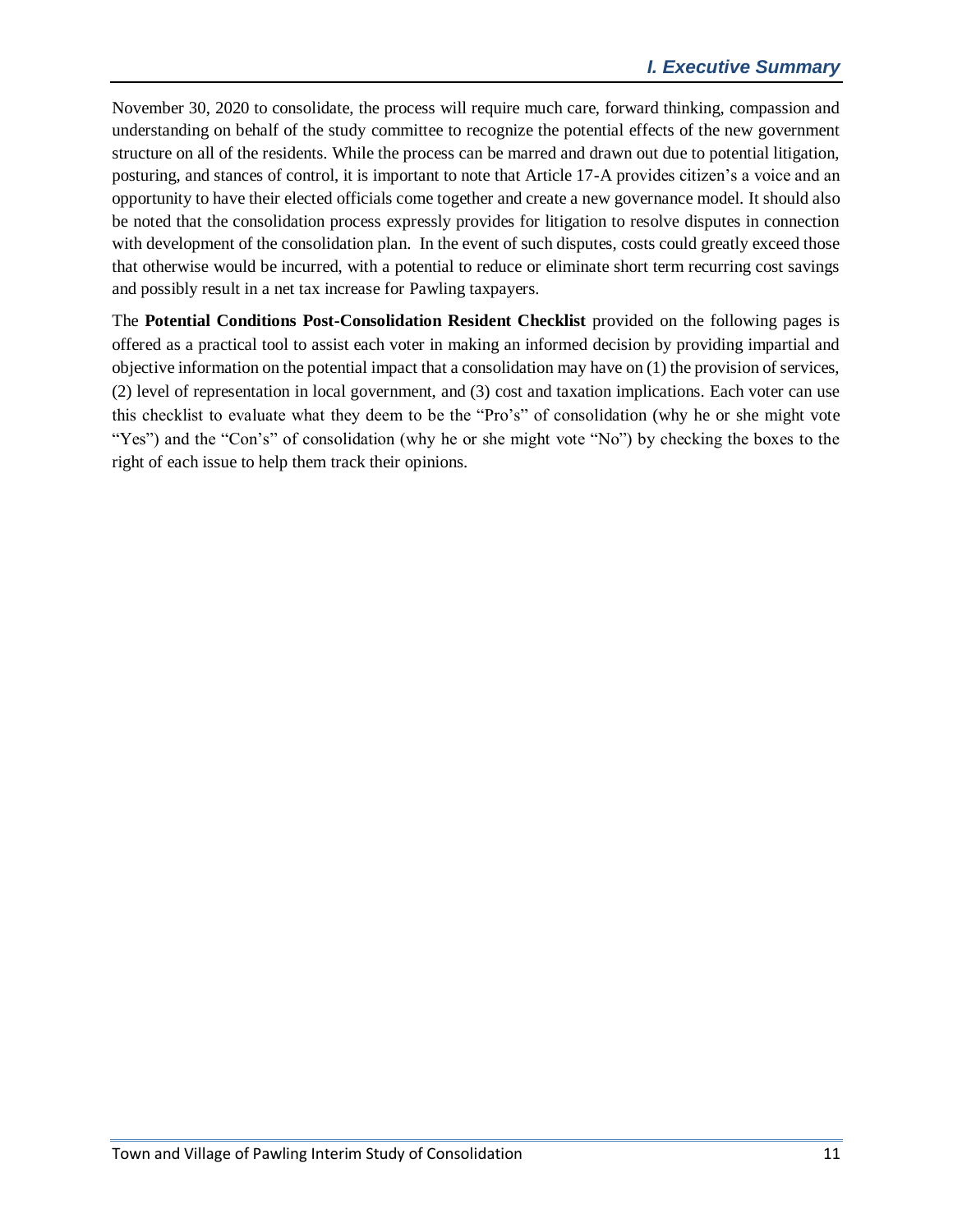# **Potential Conditions Post Consolidation Resident Checklist**

**PRO CON**

**Maria Maria** 

#### **REPRESENTATION AND GOVERNANCE**

The new governance system will be a Consolidated Government structure that represents all residents within the existing Town boundaries. Consolidation will result in the elimination of the both existing Village and Town governance structures, including the Village Mayor, Board of Trustees, and Village Justice who are currently elected exclusively by, and who represent and set policy for, the area currently known as the Village; as well as the current town governance structure including the Town Supervisor, Town Board and elected officials that represent the entire town.

An informal opinion of the New York State Department of State argues that a coterminous Town-Village does not meet the definition of consolidation under Article 17-A as the Town and Village would both continue to exist as legal entities. However, there exists the potential for an interpretation that a single entity coterminous town-village may meet the criteria under Article 17-A of the General Municipal Law. As such, there is a potential uncertainty as to the type(s) of governmental structures allowable to be the Consolidated Government, however, regardless of the whether the structure is a Town government or a coterminous Town-Village functioning primarily as a Village, the issues relative to representation remain the same. The consolidated government will represent all residents of the existing Town and Village.

All decisions that were formerly made by the Village Board of Trustees, Planning Board, and Zoning Board of Appeals would be the responsibility of the Consolidated Government that represents the entire territory currently known as the Town. Village residents will have a smaller voice in their government and in their representation. Currently Village residents have a sole input in what is determined for the Village. The Village has a population of approximately 2,085 people while the Town including the Village has a population of 8,225 people. If consolidated, all decisions impacting Village residents would be determined town-wide, and the Village residents' voice may be diluted in a consolidated governance structure. Please see further discussion on representation in the blue call-out box in the Executive Summary on page 27.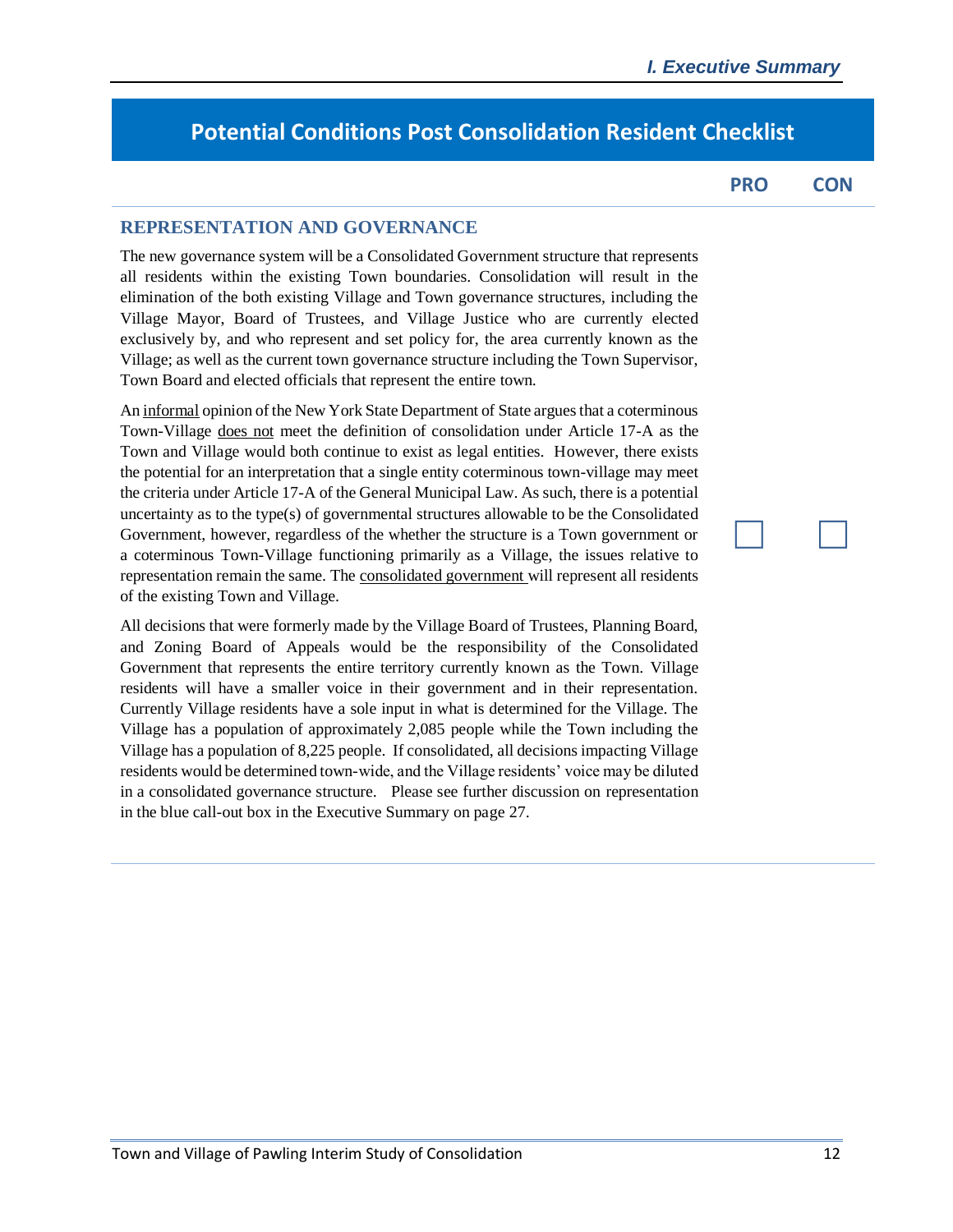# **Resident Checklist** Page 2 **PRO PRO CON**

#### **POTENTIAL COST SAVINGS VS. A PROPERTY TAX SHIFT**

The study process identified post-consolidation cost savings resulting from the consolidation in an estimated amount of \$172,000. However, the process also identified \$119,000 in cost increases associated with the impact of labor contracts, harmonizing employee benefits, and costs associated with workload impact. The net recurring minimal savings is estimated to be \$53,000. However, these numbers do not reflect the enormous costs associated with plan development, transition/implementation, and litigation described below and on page 18.

The estimated impact on Village and Town property taxpayers is primarily **a shift of tax levy from the Village to the Town-wide property tax base**, rather than the impact of the estimated recurring cost savings.

After paying for costs associated with the consolidation, Village residents may experience a reduction in their property taxes due primarily to the **shifting of taxes to the Town outside Village tax payer.** Town residents outside the Village would shoulder an increase in taxes due to this shift. Town residents outside of the Village would only see savings if they receive the Citizens Empowerment Tax Credit (assuming the funds are appropriated annually by New York State).

#### **UP-FRONT, ONE-TIME PLANNING AND TRANSITIONS COSTS**

The pre-consolidation process is complex, has a long timeline and is costly. In the case of Pawling, as the first potential town-village consolidation, the upfront costs could be even greater. The planning and implementation processes could take years and may not be complete until mid-2022 or later and the majority of the planning and implementation costs will occur prior to consolidation. Initially there will be costs associated with the development of the Consolidation Plan and the costs of implementation of the Plan.

The Plan development process may be complicated by the uncertainty as to the option(s) of the type of governmental structure that can replace the existing Town and Village. Section IV of the Interim Report details the types of costs anticipated. A rough estimate of the costs could be in the range of \$350,000 to \$480,000 and does not include legal and other costs that may arise from disputes, litigation or the necessity to create a second Plan, should the first fail at a permissive referendum. At the time of the drafting of this Interim Report, a lawsuit has already been filed. The cost of litigation simply cannot be quantified at this time, and the costs are borne by the taxpayers.

These one-time costs could be reduced through potential Department of State consolidation grants of \$100,000 (should the funds be restored by New York State) and through use of up to 30% of the Citizens Empowerment Tax Credit funds for the first few years. Should these funds not be available, the costs would be borne by the Town and Village taxpayers.

**Maria Maria**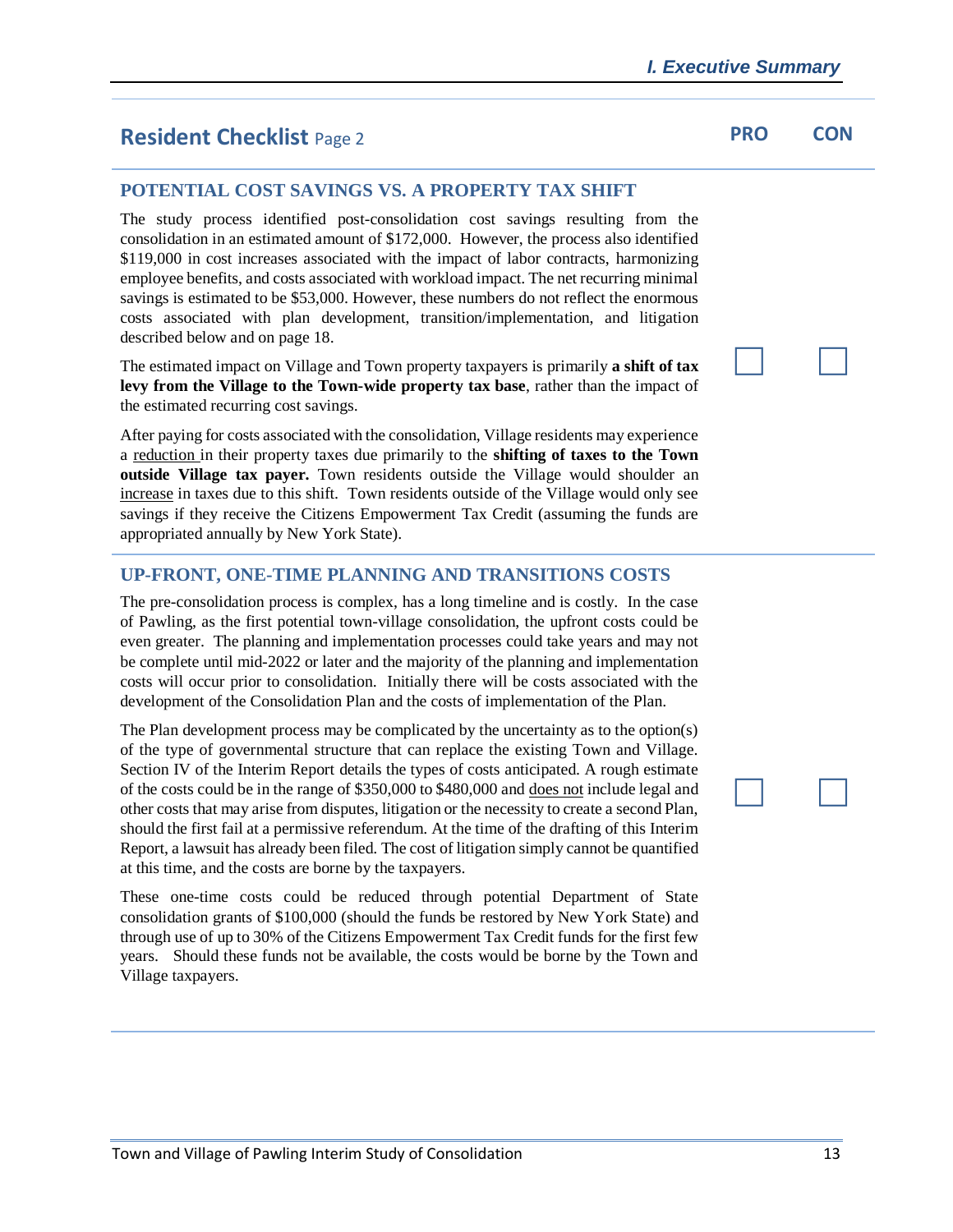# **Resident Checklist** Page 3 **PRO CON**

#### **LAND USE POLICY AND OPERATIONS**

Currently the Village and Town have very different zoning laws, rules and regulations reflecting each community's Comprehensive Plan, vision, land use values and needs. They each have a Planning Board and Zoning Board of Appeals to support their land use governance responsibilities. The Joint Study committee agreed that it is critical for the consolidated government to respect and preserve the diversity of the urban-focused Village and the more rural Town outside the Village land use policies in a consolidated government.

The possible loss of representation and potential inability of a consolidated government to focus on the needs of both the Town and the Village was a shared concern; but of particular concern to the Village given its potential loss of representation and possible loss of control of the Village's Comprehensive plan and zoning policies.

Should the voters elect to consolidate, a potential option would be to establish that the membership of the Planning Board and Zoning Board be constituted to require a set number of three (3) members from both the area known as the Village and four (4) from the area of town outside the village. Note: further review of municipal home rule law is needed to determine if place of residence can be established as a formal selection criteria for the Consolidated Government's Planning and Zoning Boards

The consolidated government could create a new Planner position to support the work of the consolidated boards.

#### **MAINTANANCE OF VILLAGE AND TOWN SERVICES**

A primary goal established by the Joint Town-Village Study Committee was to maintain, where feasible, the services delivered by both the Town and the Village, including the services delivered uniquely to Village residents only. As such, the study process identified the potential to create new taxation districts to provide the current Villagespecific services. Ultimately the Consolidated Board will make all governance and financial decisions for these taxing and service districts.

#### **TOWN-WIDE SERVICES**

Based on preliminary discussions, stakeholders have indicated that they would support the continuation of all existing services currently provided town-wide. These services include: Parks and recreation, including the Lakeside Park, Murrow Park and the golf course, youth and senior programming, the Transfer Station, the Assessor, Dog Control, and ambulance services.

#### **ADMINISTRATION, FISCAL, AND LEGAL SERVICES**

Currently both the Village and the Town have a central administration, fiscal office and contract for legal services. There are overlapping functions that can be streamlined; however, given the material differences in services delivered by the Town and the Village and the combined increase in volume of activity, the recurring savings opportunity post consolidation is marginal and is recommended to occur through attrition. The impact of the pre consolidation planning and implementation process is detailed separately.

**Expertise State** 

**Maria Maria** 

**Expertise State**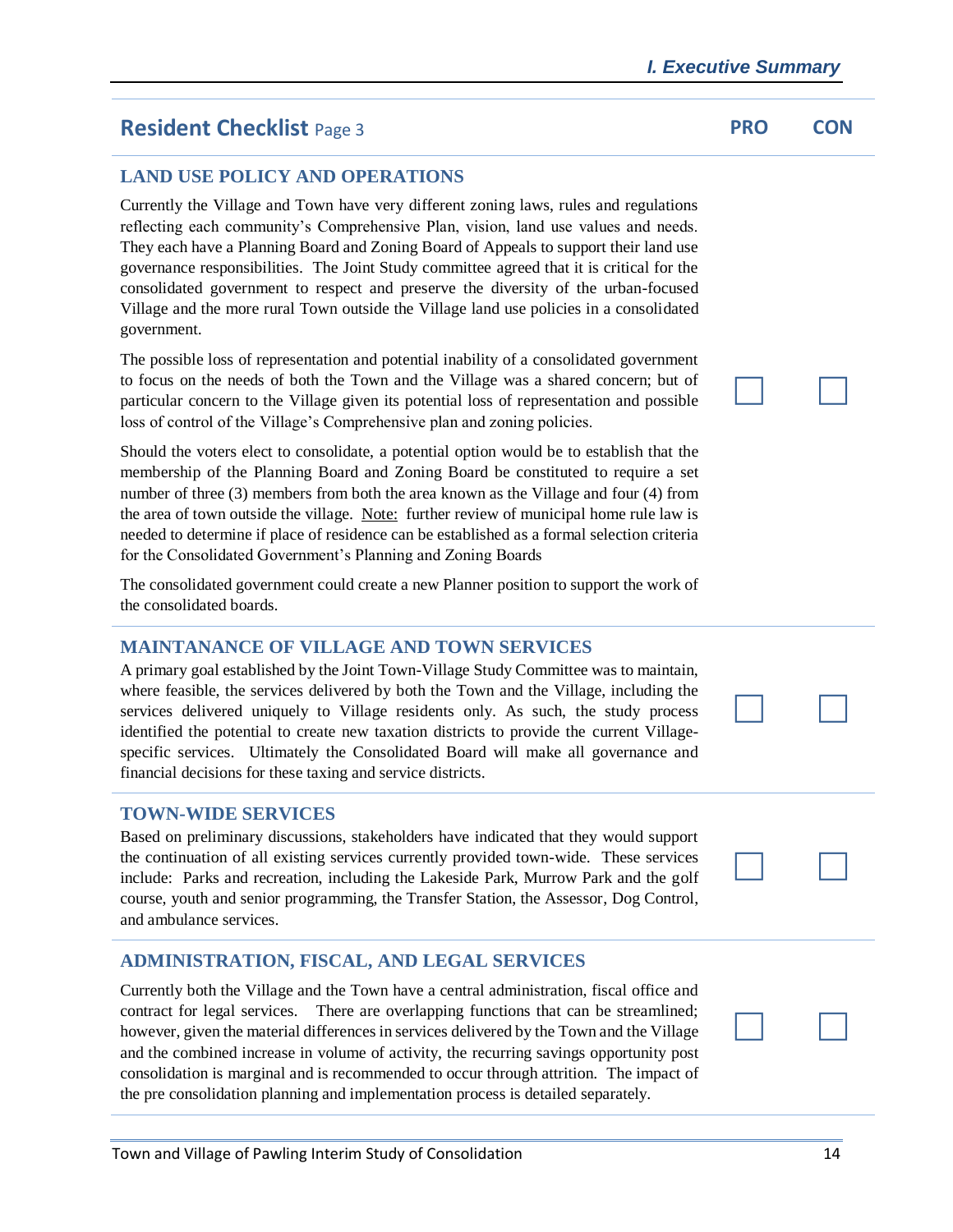# **Resident Checklist** Page 4 **PRO PRO CON**

#### **ORGANIZATIONAL STRUCTURE**

Through the consolidation planning process, the Village and Town Boards may want to consider re-organizing and re-deploying resources in the new government structure to best meet the needs of a larger organization with broader responsibilities. Potential restructuring could include 1) the creation, through re-organization, of an Administrator that could provide day to day management of operations and assure that the policies of the board are carried out; 2) the creation of a Planner to support the work of a volunteer consolidated Planning and Zoning Boards that will essentially be handling double the workload of the existing boards and 3) Assignment of the functions of a Water/Waste Water Superintendent to one of the supervisory positions in the highway department to oversee and administer these critical services.

#### **LAW ENFORCEMENT**

Currently the Village of Pawling contracts with the County Sheriff to provide enhanced daily law enforcement patrolling services. However, upon consolidation, that contract would terminate and this service would no longer be available to village residents.

However, the newly established Consolidated Government may elect to extend this contract town-wide or a special law enforcement district could be established if special legislation were passed by the New York State Legislature authorizing it. The Town of Pawling does not currently have dedicated police officers but rather relies on the State Troopers and the limited Sheriff's road patrol for law enforcement.

#### **HIGHWAY SERVICES**

All Town and Village streets would become a part of the Consolidated Government and the consolidated government would be responsible for ongoing street maintenance and paving improvement program. Given the current division of labor between the Town and Village departments, minimal costs savings were identified and potential cost increases relative to wage and employee benefit costs were identified. Upon consolidation, additional opportunities for increased efficiencies may be possible.

#### **REFUSE COLLECTION**

The Village currently provides weekly refuse pick up and bi-weekly recycling pick up for all residential units. One option would be for the Consolidated Government to consider the creation of a Refuse District for the residents of the Village and put out a bid for private hauler service for the residents of the Village. It is estimated that the average annual fee would be \$135 higher than the current Village fee.

#### **VILLAGE STREET LIGHTS**

One option would be for the Consolidated Government to consider the establishment of a street lighting district to provide and fund street lighting in the Village and the decorative lighting in the business center of the Village. The service would be funded by property taxes paid by residents of the former Village.









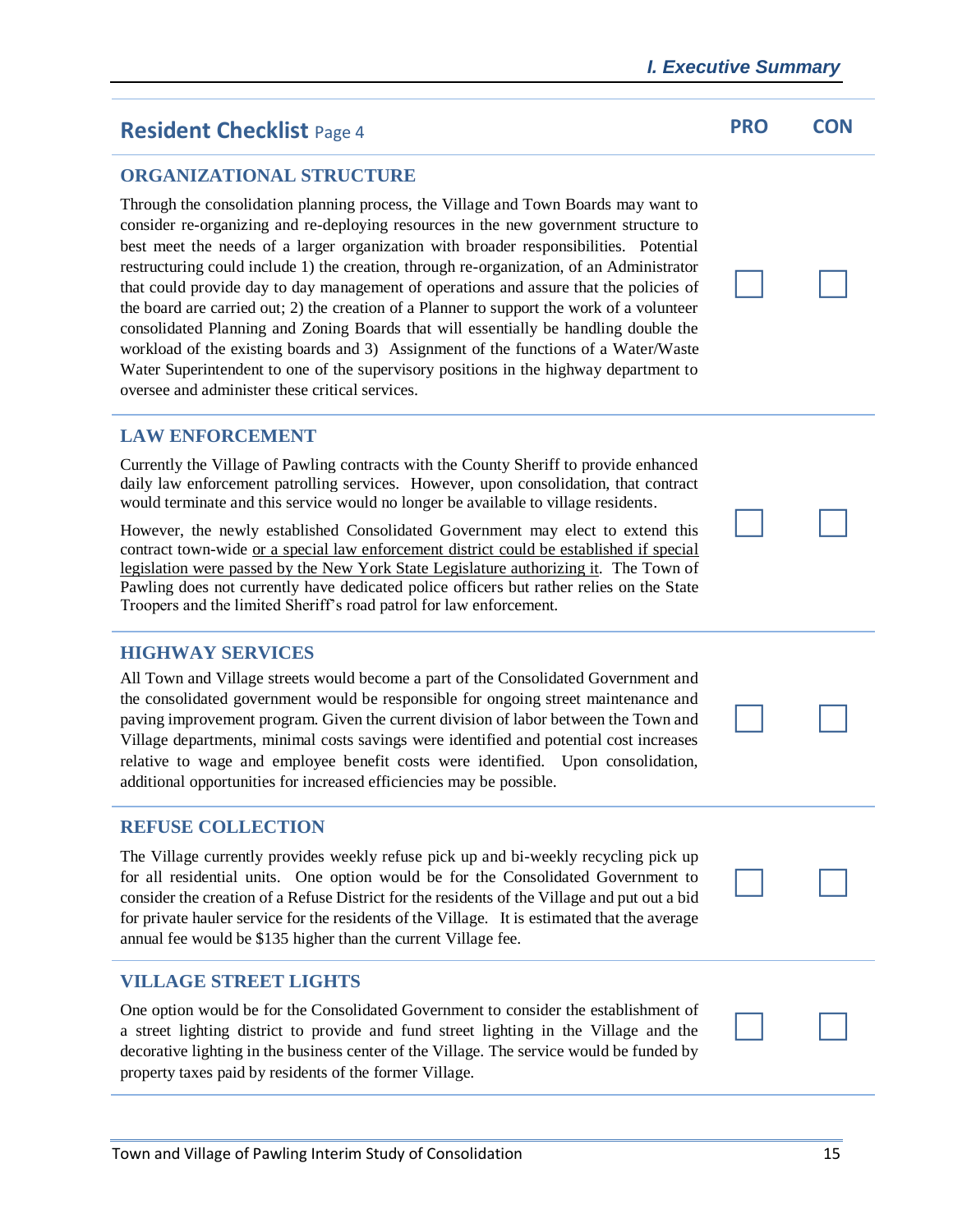# **Resident Checklist** Page 5 **PRO PRO CON**

# **VILLAGE SIDEWALK DISTRICT**

One option is for the Consolidated Government to consider the establishment of a sidewalk district to provide for maintenance and repair of sidewalks in the Village. The service would be funded by the residents of the former Village through the Lighting District.

# **CODE ENFORCEMENT AND BUILING INSPECTION**

Currently the Village and Town have separate building inspection staff to support and enforce each municipality's land use rules and regulations. One option would be for the Consolidated Government, to create a Building Inspector's office would include existing staff from both operations. This new organization would provide back-up staff that would enable full coverage during holidays and vacations; would enable maintenance of a single set of records utilizing the same software system and may increase office efficiencies.

# **CITIZEN EMPOWERMENT TAX CREDIT (CETC)**

The Citizen Empowerment Tax Credit is one of the main reasons consolidation is considered by local communities. It is provided to encourage the consolidation of local governments. Post consolidation, a credit equal to 15% of the Town and Village property tax levies is provided to the Consolidated Government. By law, 70% of the tax credit must be used for property tax reduction on a town-wide basis. However, the funds are not guaranteed and are subject to annual appropriation by New York State.

- **100% of CETC \$795,943**
- **70% of CETC \$557,160**

**Important Note:** The lack of a long term guarantee creates uncertainty in the availability of the credit. In 2020, due to NYS's fiscal condition resulting from the pandemic, eligible municipalities have received 80% of their grant awards.





**Expertise State**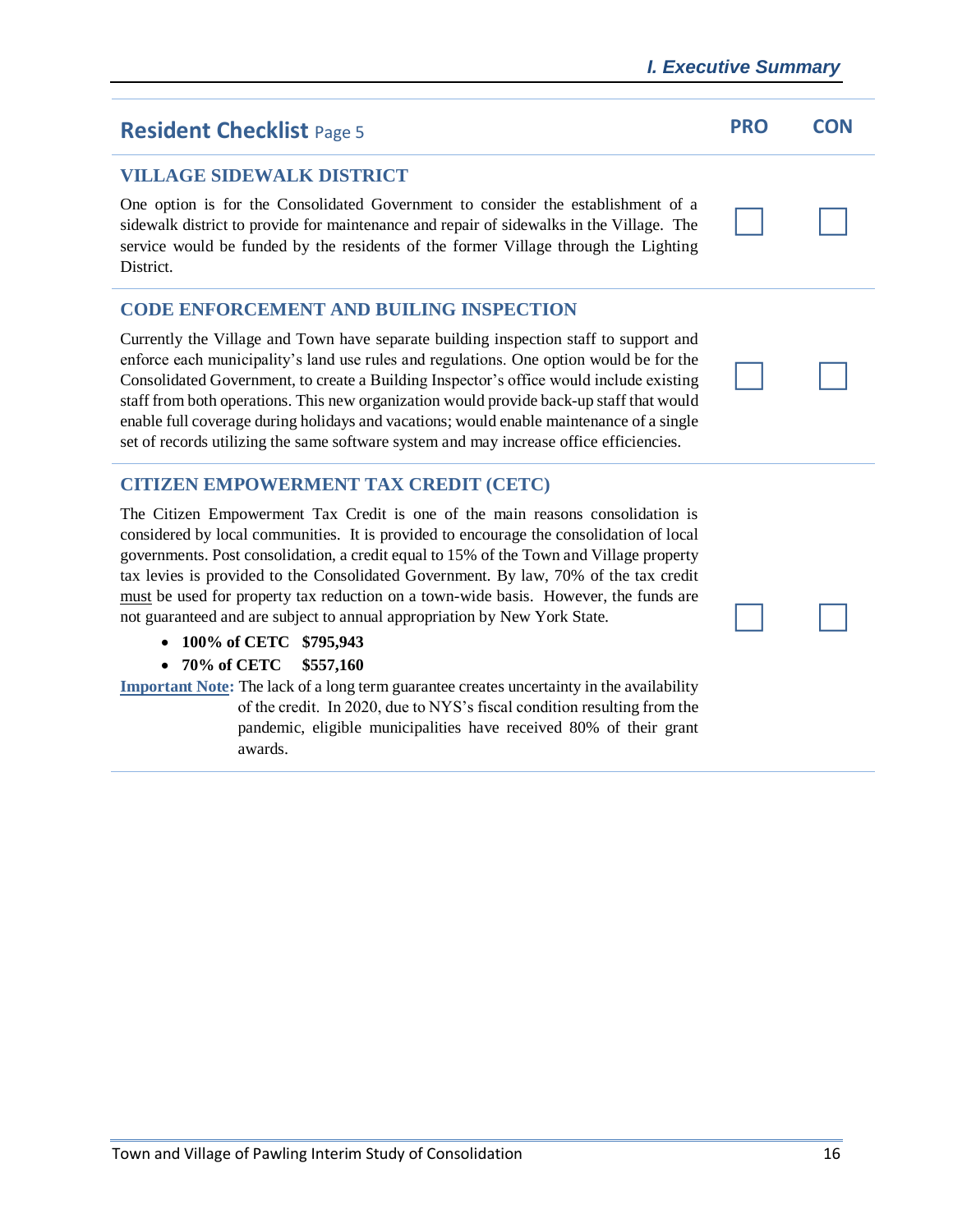# **Summary of Estimated Fiscal Impact**

In a consolidation of government, a number of financial dynamics simultaneously occur and it is the aggregation of the multiple changes that determines the ultimate change in tax rates for Village and Town outside Village property taxpayers. The fiscal impact of a consolidation on taxpayers is influenced by a number of factors including:

- The restructuring of the consolidated government and the level of cost savings that can be achieved through the restructuring.
- Decisions related to services, service models and level of service that the consolidated government will provide.
- Determination of services that may be provided through districts on a sub-town level such as lighting, sidewalks, etc.
- Shifting of taxes from one tax base to another. In a consolidation, there will be shifting of costs such as highway services from the Village tax base to the Town-wide tax base. There will also be shifting of costs such as highway services from the Town outside the Village tax base to the Townwide tax base, and there will be certain costs that remain on the Village tax base such as sidewalk and streetlights that will taxed through special taxing districts. In the consolidation, while Village tax rates go down, the cost savings are minimal. Rather, it is a shift of the tax burden to Town tax payers who live outside the current Village.
- Level of CETC assumed to be available and at what level is it applied to reduce property taxes. The CETC is subject to annual New York State appropriations, and as such, we have included an analysis of the effect of consolidation with and without the additional state aid. In addition, 70% of the credit minimally has to be applied to the reduce property taxes; however up to 100% may be applied to reduce taxes.

As noted earlier, because of the complexity of the process, coupled with the fact that no consolidation has ever occurred in New York State between a Village and a Town, there are numerous unknowns as to how the consolidation process might play out and how much it might cost. Accordingly, estimates as to how much the entire consolidation process might cost are necessarily very rough and subject to change depending on how the consolidation process unfolds.

# **One-time Transition Costs, Potential Recurring Cost-Savings and Tax Shift**

#### **One Time Consolidation Plan Development and Transition Costs**

It is important to understand that the timeline for implementing consolidation is uncertain. Under the mechanism set forth in the statute, we estimate that the consolidation could possibly not be final until midyear 2022 at the earliest. However, in determining the effective date, the Consolidation Plan may also want to take into account both the fiscal years of the existing Town and Village as well as the fiscal year of the Consolidated Government. In addition, if consolidation ends up involving mediation and/or other litigation as authorized by the statute, this timeline could be extended by months and even years, particularly if there are appeals of any initial court decision. During the period prior to implementation of the consolidation, the Village and the Town will be incurring the planning and implementation costs. Various options, such as revenue anticipate notes, would have to be explored in order to cover these costs while awaiting the grants and CETC should they be available. Should the consolidation grant and CETC not be available,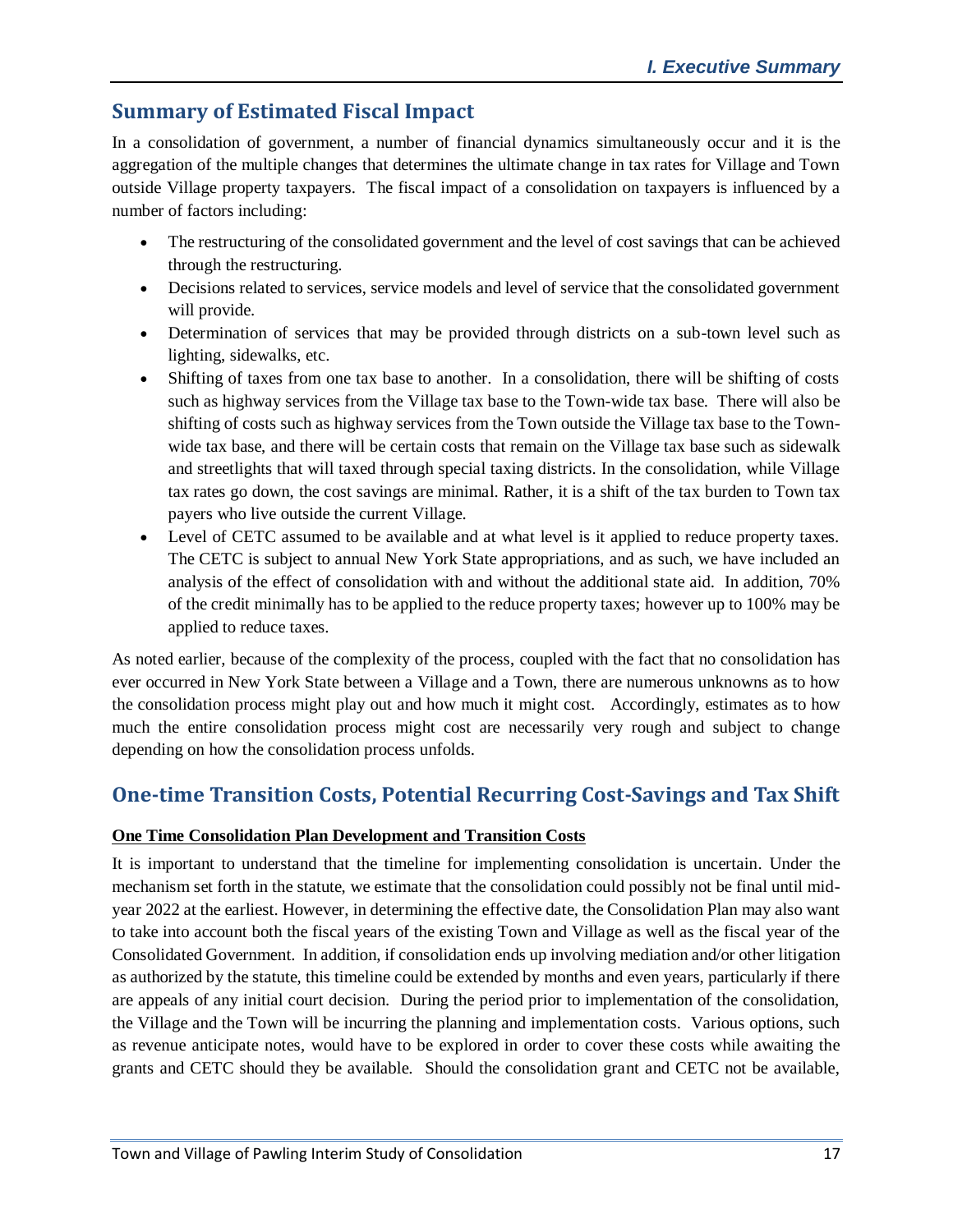such one-time costs will have to be borne by the taxpayers. In this instance, it may take many years of achieving recurring savings in order for the taxpayers to recoup these front end costs.

Rough estimates of the Consolidation Plan development costs could range from \$105,000 to \$180,000 and the costs for Plan implementation could range from \$250,000 to \$400,000 and again this does not include any potential costs associated with litigation. These include, but are not limited to:

- Significant Legal, consultant, and engineering assistance as part of the transition of the Sewer Commission to a new entity.
- Development of a unified Comprehensive Plan, integrated Zoning and Land Use Regulations, SEQR, and possible GEIS.
- Restructuring of current bond and other financing arrangements.
- Merging or incorporating village and town laws into a single code. This task will be quite involved given that each municipality has numerous existing local laws that will have to be reviewed, amended or in some cases rewritten. In particularly the current master plans and zoning code for each municipality will have to be merged and or revised.
- Restructuring of the planning board and zoning board of appeals and transitioning existing applications for zoning and planning approvals.
- Coordinating employment and human resources activities relating to the consolidation including negotiating union contracts, elimination of positions, pension, health insurance and other benefit issues.
- Development of a full audit of the Town, Village and special districts.
- Development of map, plan and reports for district formation (water, sewer, lighting, sidewalk, police, and fire).
- Purchase of software or licenses for the integration of village staff to town staff and services (accounting, Microsoft 365, court compliance, codes and planning).
- Training for staff and new planning board and zoning board members.
- Development of a facility building assessment for the integration of staff into town facilities.
- Preparation of an Engineering Report for the expansion or construction of a unified highway facility.
- Development of a unified Comprehensive Plan Development of unified and integrated Zoning and Land Use Regulations.
- Legal Services for the merging of current Village laws into Town laws.
- Appraisal and sale of Village Hall.
- Digitization of Village Records and integration into the Town of Pawling Records Management System.

Provision of legal services that will be needed to address any number of potential issues that will arise during the transition and in response to any lawsuits that may arise during the consolidation process. At the time of the development of the Interim Study, there was already a suit filed prior to the vote that evidences that costs of consolidation will include litigation expenses. These costs are borne solely by the taxpayers

The Town and Village will need to determine the funding mechanism to cover these costs. The uncertainty of the New York State grants for consolidation increases the complication of making a decision on consolidation. If New York State reopens the Citizen Restructuring Empowerment Grant, there would be available \$100,000 (\$50,000 each) to support the interim study and tasks prior to the referendum and the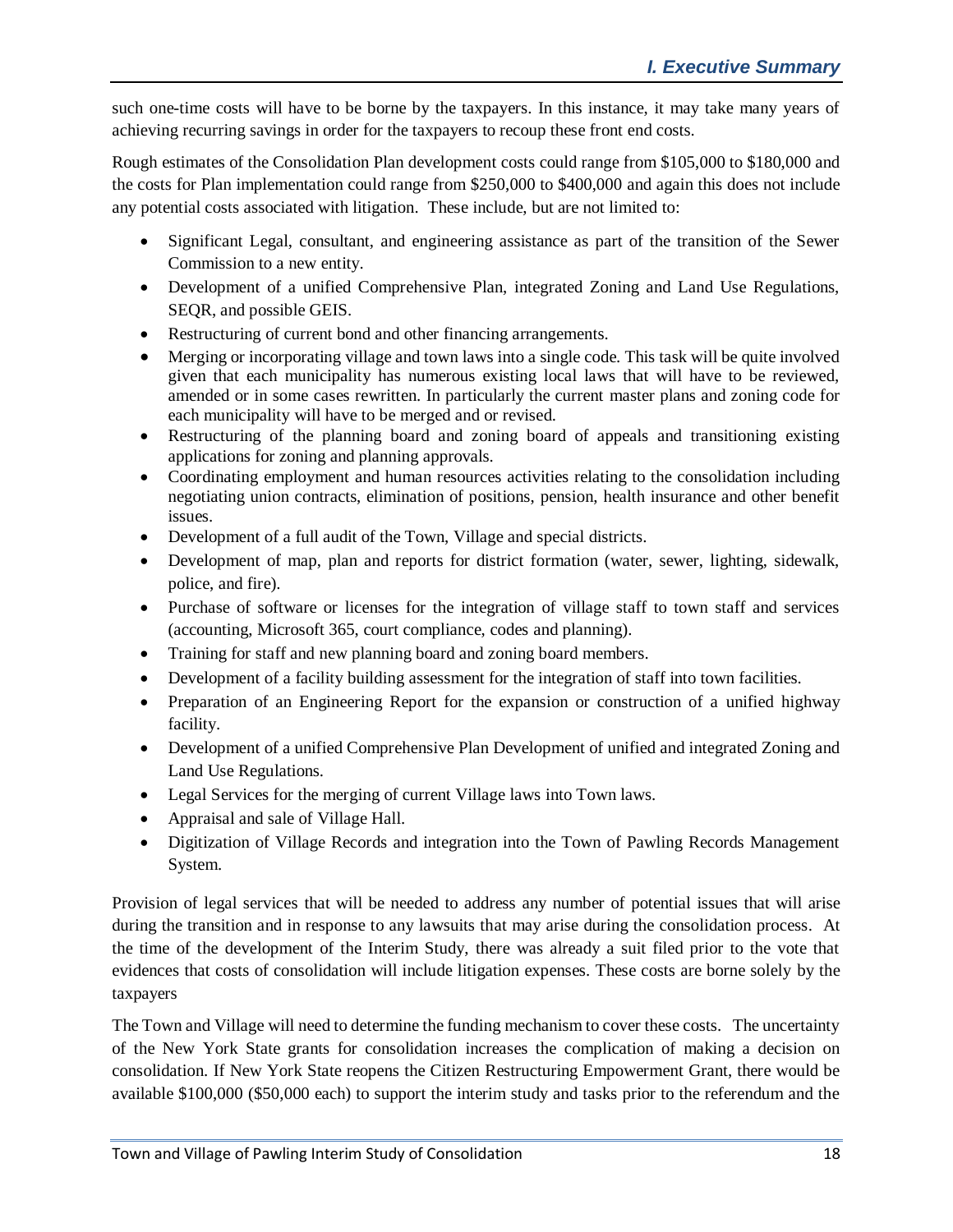development of the Consolidation Plan. In addition, should the same grant program be available, the Town and Village are eligible for an additional \$50,000 each for a total of \$100,000 towards the transition and implementation tasks. Should the CETC continue to be funded, 30% of the CETC or approximately \$238,000 per year could be dedicated for the first few years to cover these costs.

#### **Potential Post-Consolidation Recurring Cost Savings**

## *Potential Recurring Cost Savings*

Cost savings in consolidations result from the elimination of duplicated services and re-organizing operations to optimize economies of scale. As the Town and Village have a very limited number of overlapping functions, cost savings from the elimination of positions is limited, and actual cost savings via the merger minimal at best. The study process identified cost savings via the elimination of the one board, the consolidation of the Justice Court and the attrition of a position plus reductions in costs due to a merger. In total these potential expenditure reductions are estimated at \$172,000. However, the process also identified \$119,000 in potential cost increases associated with the impact of restructuring. These include the potential increase of Highway Department wages, the potential harmonization of employee benefits and the proposed addition of a Planner position.

In the case of the consolidation of the Town and Village of Pawling, the shifting of costs from the three existing

tax base buckets (Village, Town-wide, and Town outside Village) to one Town-wide tax base bucket has a significant impact on how the property rates shift well beyond the impact of the cost-savings and service delivery decisions. **Table 2: Summary of Projected Fiscal Impact of Consolidation** compares the current tax rates for both Village residents and Town outside Village residents to the post consolidation tax rates that were developed using the assumptions of services outlined in the report

**Please note that this impact is related to the post consolidation scenario and does not reflect the onetime costs that the Town and Village taxpayers may have to fund.**

### *Property Tax Shifting*

The projected reduction of taxes on Village residents is primarily due to the shift of the tax burden to residents who live outside the village. The recurring savings is a minor component of the reduction in the Village taxes.

Town outside of Village residents will see an increase in their taxes and only see savings based on potentially receiving the Citizens Empowerment Tax Credit (CETC) if it is appropriated annually.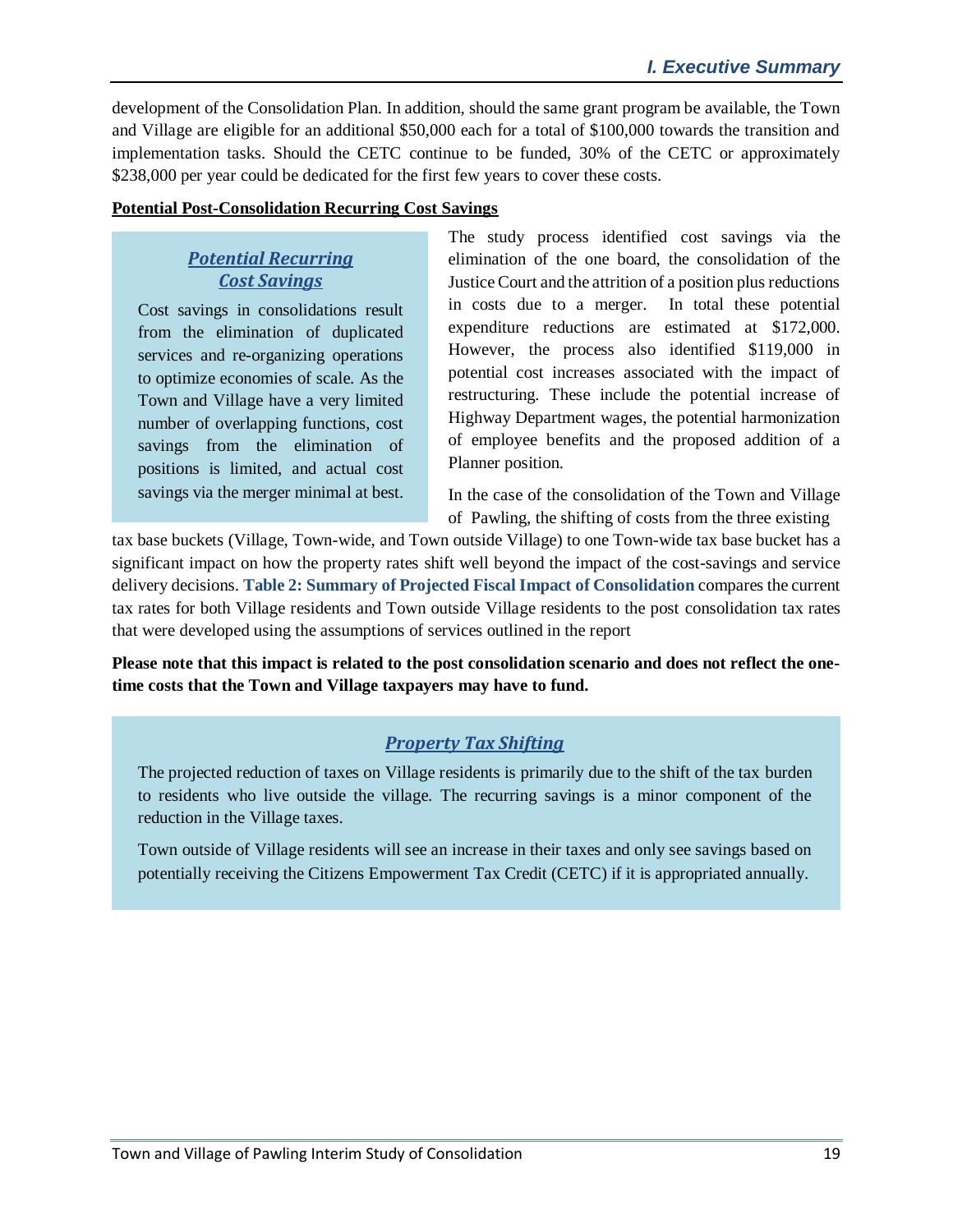| <b>Table 2A. Impact on Property Tax Rates</b>                                                                                         |                    |                                   |                                    |                                     |                              |  |  |  |
|---------------------------------------------------------------------------------------------------------------------------------------|--------------------|-----------------------------------|------------------------------------|-------------------------------------|------------------------------|--|--|--|
|                                                                                                                                       | <b>Current</b>     | <b>Model - Post Consolidation</b> |                                    |                                     |                              |  |  |  |
| <b>Village Residents</b>                                                                                                              | <b>Current Tax</b> | <b>Tax Rate</b>                   | <b>Tax Rate</b>                    | <b>Tax Rate</b>                     | <b>Change in Tax</b>         |  |  |  |
|                                                                                                                                       | Rate               | <b>No CETC</b>                    | <b>70% CETC</b>                    | <b>100% CETC</b>                    | Rate                         |  |  |  |
| <b>Total -NO CETC</b>                                                                                                                 | \$20.47            | \$14.52                           |                                    |                                     | $-29.1%$                     |  |  |  |
| <b>Total 70% CETC</b>                                                                                                                 | \$20.47            |                                   | \$13.47                            |                                     | $-34.2%$                     |  |  |  |
| Total 100 % CETC                                                                                                                      | \$20.47            |                                   |                                    | \$13.02                             | $-36.4%$                     |  |  |  |
|                                                                                                                                       |                    |                                   |                                    |                                     |                              |  |  |  |
| <b>Town Outside</b><br><b>Village Residents</b>                                                                                       | <b>Current</b>     | <b>Post Consolidation</b>         |                                    |                                     |                              |  |  |  |
|                                                                                                                                       | <b>Tax rate</b>    | <b>Tax Rate</b><br><b>No CETC</b> | <b>Tax Rate</b><br><b>70% CETC</b> | <b>Tax Rate</b><br><b>100% CETC</b> | <b>Change in Tax</b><br>Rate |  |  |  |
| <b>Total -NO CETC</b>                                                                                                                 | \$8.04             | \$9.04                            |                                    |                                     | 12.4%                        |  |  |  |
| <b>Total 70% CETC</b>                                                                                                                 | \$8.04             |                                   | \$7.99                             |                                     | $-0.7%$                      |  |  |  |
| Total 100 % CETC                                                                                                                      | \$8.04             |                                   |                                    | \$7.54                              | $-6.3%$                      |  |  |  |
| Note 1: Full set of notes in Appendix<br>Alata 3: Ullives Desidents will be nowing for full refuse for in addition to proposity tower |                    |                                   |                                    |                                     |                              |  |  |  |

*Note 2: Village Residents will be paying for full refuse fee in addition to property taxes. Estimated increase from \$219 to estimated average rate of \$355*

*Note 3: Eligible for CETC – Only the General Fund and Highway Fund. No Special Districts.*

*Note 4: CETC Subject to Annual NYS Appropriations*

*Note 5: These are recurring savings and do not account for one time planning, transition and implementation costs.*

**Assuming no application of the CETC, not including the initial costs, the recurring projected impact is as follows:**

- Former Village residents would experience a property tax decrease of 29.1%
- Town outside Village residents would experience a property tax increase of 12.4% ٠

#### **Assuming application of 70% of the CETC, not including the initial costs, the recurring the projected impact is as follows:**

- Former Village residents would experience a property tax decrease of 34.2%
- Town outside Village residents would experience a property tax decrease of 0.7%

#### **Assuming application of 100% of the CETC, not including the initial costs, the recurring the projected impact is as follows:**

- Former Village property owners would experience a property tax decrease of 36.4%
- ◆ Town outside Village residents would experience a property tax decrease of 6.3%